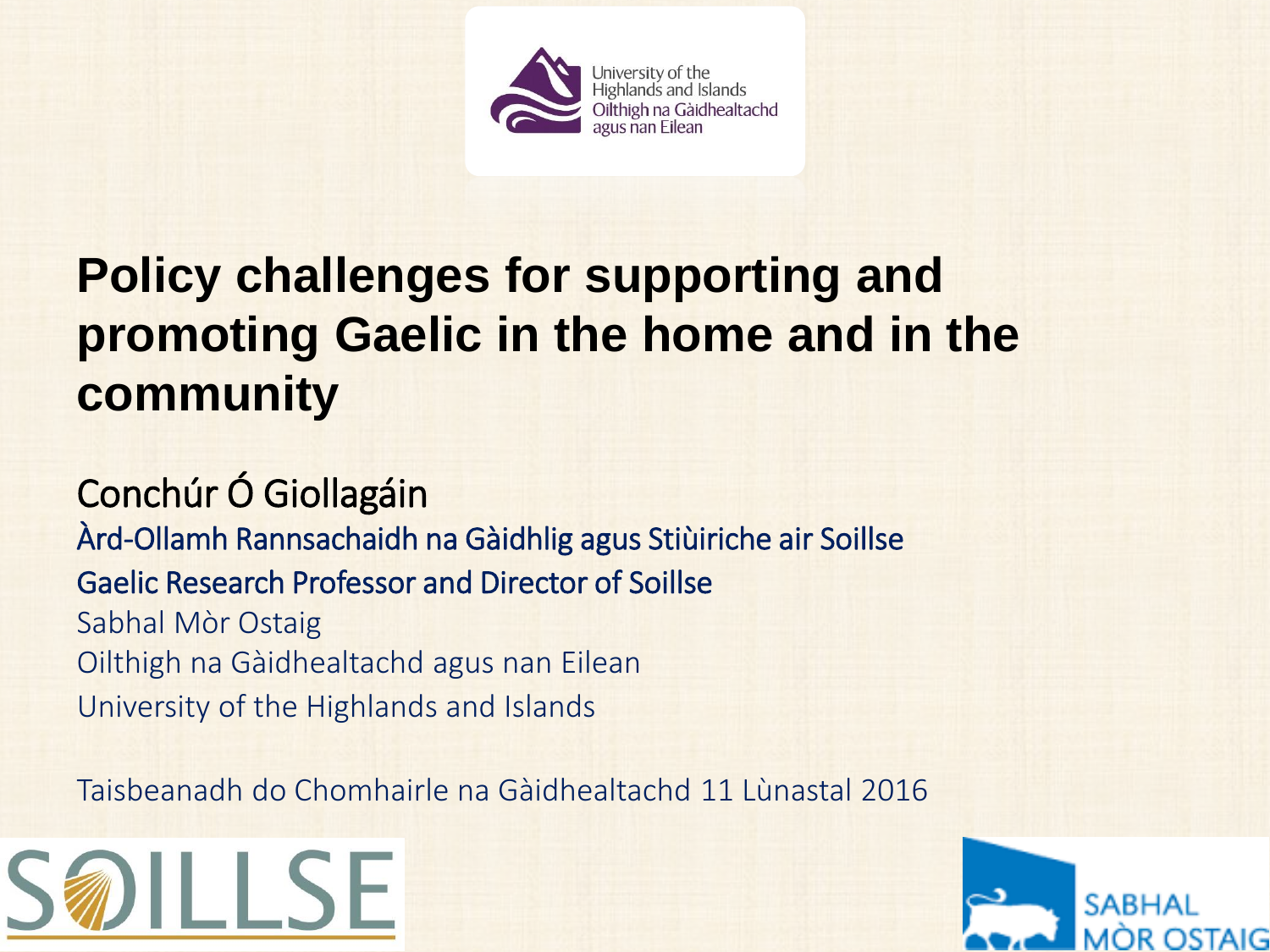# Acknowledging achievements to date

- •Enhanced civic status of Gàidhlig
- •Symbolic appeal of Gàidhlig in Scotland
- •Educational provision in various contexts
- •Media and aesthetic outputs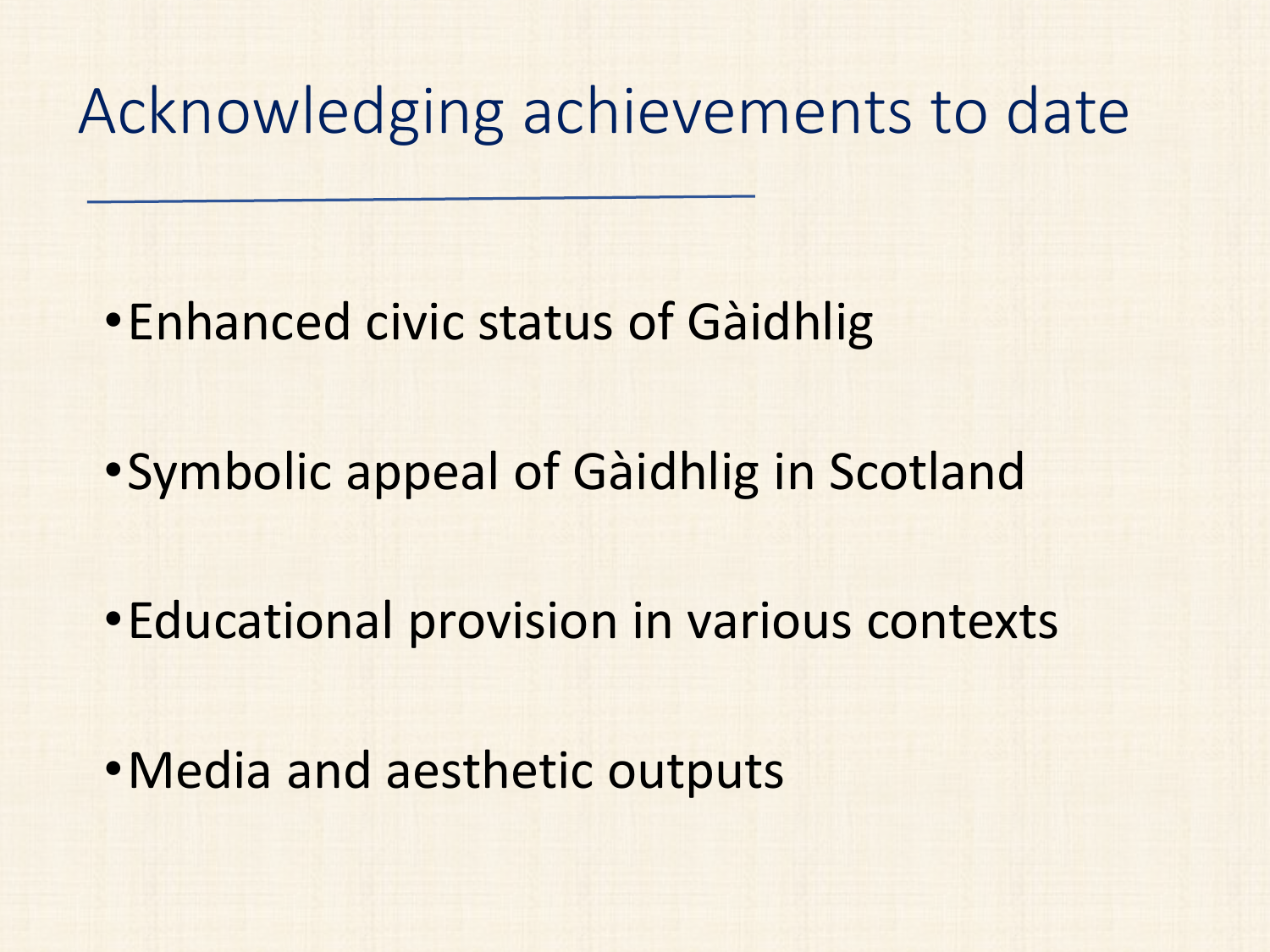## Identifying challenges

- Endangered social context of Gàidhlig
	- Social fragility of living Gàidhlig communities, networks
- Strategic misalignment with challenges
	- Promoting minority language rights independent of troubling social reality: Gàidhlig as symbol
- Confused Diagnostics
	- Measuring provision rather than output
	- Conflating learners' and speakers' needs: one size fits all
- Constraints in Leadership
	- Civic status in contradiction with disempowered reality
	- Lacking focus at a time of crisis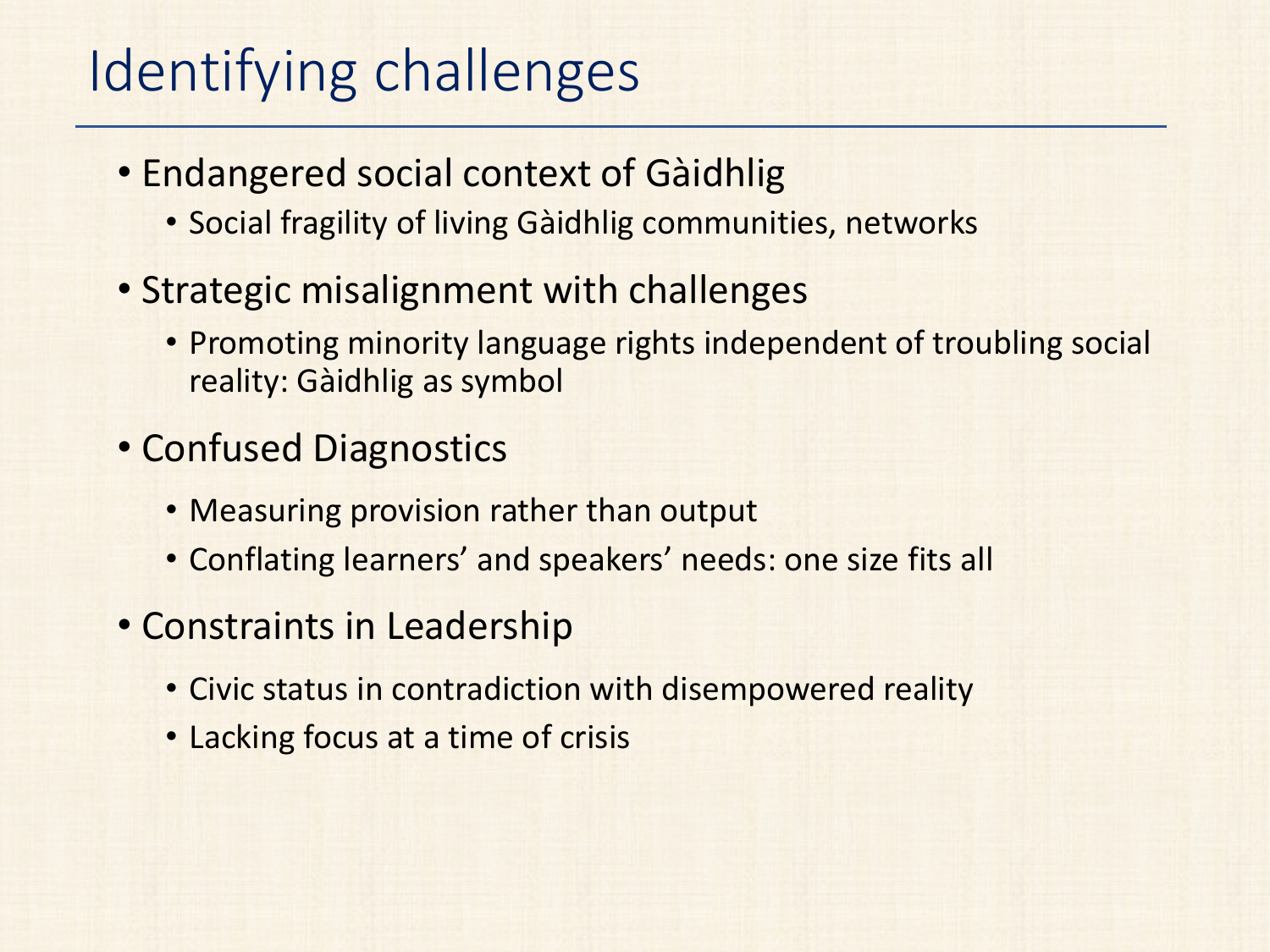### Optimal approach in challenging circumstances?

- •Build on achievements of 2005 Language Act but also question its limitations:
	- Has it succeeded in encouraging social engagement in key target areas – existing networks of speakers?
	- Has focus on institutional provision and symbolic promotion been at the expense of social supports?
		- Rooted in a diagnosis of the problem social context?
	- Has the learner-focussed heritage model facilitated evasive attitude on erosion of existing communities, networks?
		- Risk averse but underproductive optional extra, secondary identity?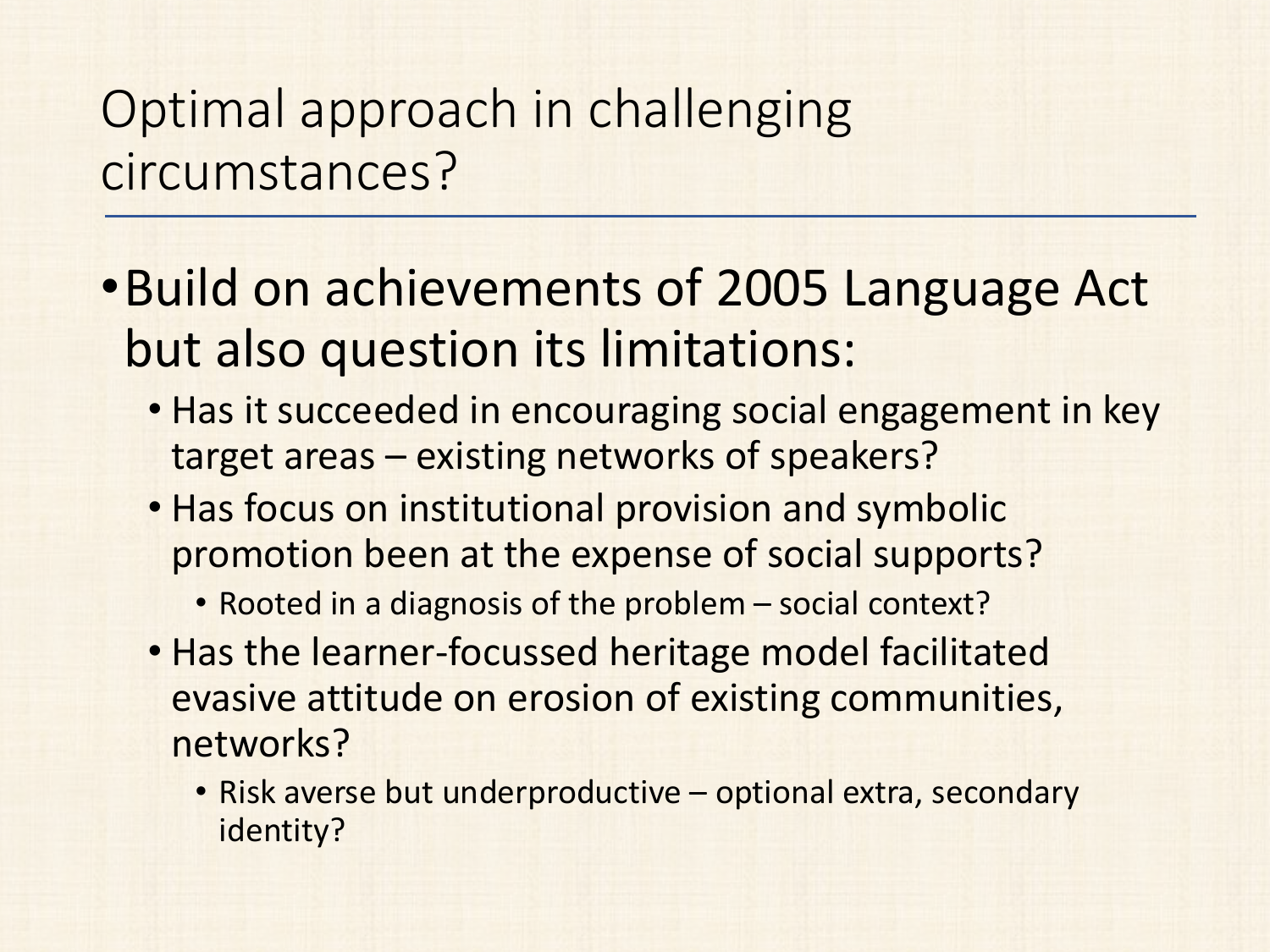Using the power of the Councils to give strategic focus – agreeing a new approach

- •Need for a new approach which focusses on social engagement and network empowerment • credible strategic base
- •Reset the debate between Scottish Government, Bòrd na Gàidhlig and key council areas:
	- Highlands
	- Western Isles
	- Argyll and Bute
- •Geographic focus for enhanced social engagement and minority language social supports
	- Local focus in networked strategy